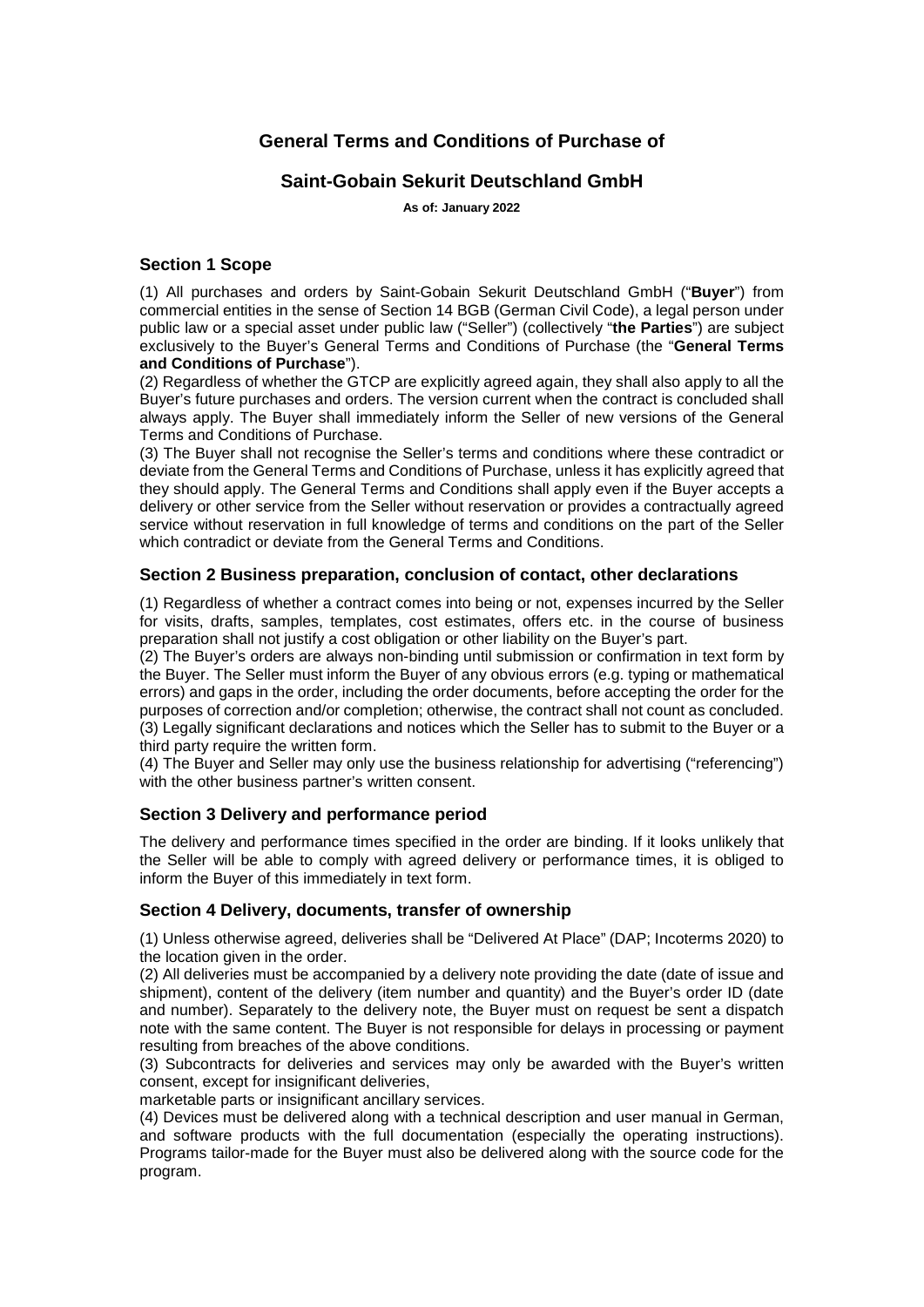(5) Ownership of the goods shall be transferred to the Buyer on payment at the latest. Any extended or expanded reservation of title is excluded.

(6) Where deliveries and services are not provided by the Federal Republic of Germany, but rather from another EU Member State, the EU VAT ID no. should be given.

#### **Section 5 Prices and terms of payment**

(1) The price given in the order is binding and applies unless otherwise agreed for DAP deliveries. All prices include statutory VAT, even if this has not been separately indicated.

(2) Unless otherwise agreed, the price includes all the Seller's services and ancillary services (e.g. assembly, installation) and all ancillary costs (e.g. proper packaging, transportation costs including any transport and liability insurance). The Seller must take packaging material back at the Buyer's request.

(3) Unless otherwise agreed, the agreed price shall fall due for payment within thirty calendar days from the completion of the delivery and service (including any agreed discount) and receipt of a proper invoice. If the Buyer pays within fourteen days, it is entitled to deduct 3% from the net invoiced amount.

(4) The Buyer can only process invoices if they provide the order number given in the order; the Seller shall be responsible for any consequences of failure to comply with this obligation, unless it proves that it was not at fault.

(5) The Buyer shall not owe any interest on maturity. The Seller's claim for the payment of default interest shall remain unaffected. Legal regulations apply to the beginning of default on payment. In every case, however, a reminder by the Seller shall be required.

(6) The Buyer shall have rights of offsetting and retention as well as the defence of an unfulfilled contract within the statutory scope. The Buyer is in particular entitled to retain due payments while it has claims against the Seller arising from incomplete or defective services.

(7) The Seller is only entitled to offset or retain payments if and insofar as its counterclaims are uncontested or have been made legally enforceable, or its counterclaims are based on the same contractual relationship.

#### **Section 6 Safety and environmental protection**

(1) The Seller's deliveries and services must comply with all statutory provisions which apply within the Federal Republic of Germany (especially those relating to safety and environmental protection, such as GefStoffV (Hazardous Substances Ordinance), ElektroG (Electrical Equipment Act) or GPSG (Product Safety Act), and the safety recommendations of the various responsible German professional bodies and associations (e.g. VDE, VDI, DIN). All relevant certificates, test certificates and evidence must be supplied free of charge without a request being made.

(2) In particular, the delivery of substances, concoctions or products which are banned from manufacture, use or sale by German law is prohibited. If the goods to be delivered are hazardous substances, this should be indicated in the Seller's offer, whereby the corresponding safety data sheets (in German or English) should be sent to the Buyer when the offer is made. (3) The Seller bears sole responsibility for compliance with statutory occupational safety and work safety provisions, applicable accident prevention regulations and the Buyer's special safety regulations during the delivery process and provision of services, and must seek information from the Buyer in good time regarding the existence of any such safety regulations. If the manufacturer has issued safety instructions, these must be delivered free of charge along with the goods.

#### **Section 7 Buyer documents**

The Buyer shall retain right of ownership, copyrights and any commercial property rights to illustrations, drawings, templates and other documents (the "**Documents**"). This also applies to documents not explicitly marked as "confidential". Before forwarding documents to third parties, the Seller must obtain the Buyer's explicit written consent.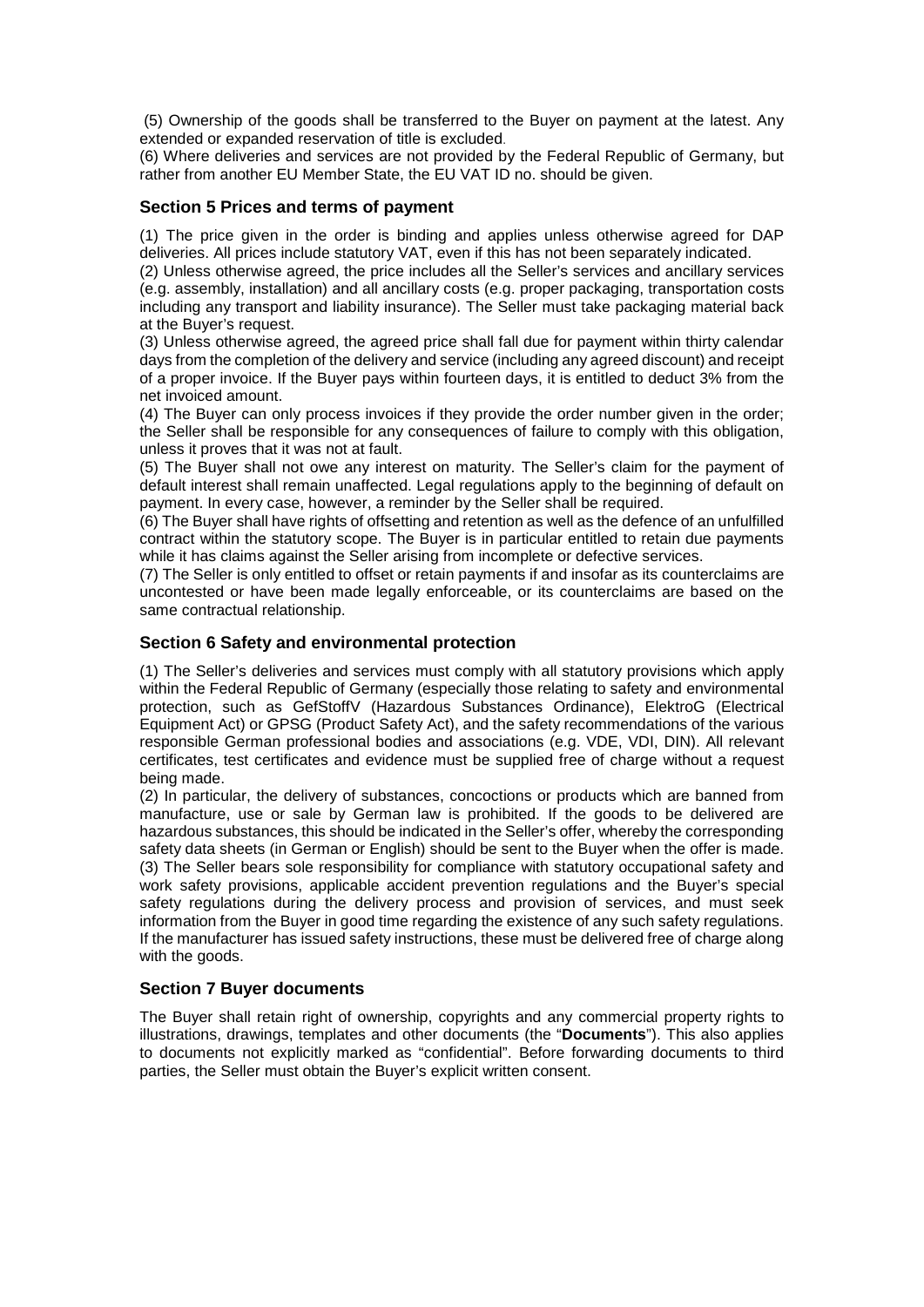# **Section 8 Defect guarantee, Seller's liability for compensation**

(1) The Seller owes defect-free deliveries and services, and in particular compliance with agreed specifications and guaranteed characteristics. Deliveries and services must be carried out according to the state of technology and safety requirements must be complied with.

(2) In the event of a defect, the Buyer shall have all the statutory claims. In particular, the Buyer is entitled to demand that the Seller rectify the defect or deliver a new item, according to the Buyer's preference. The Buyer explicitly reserves the right to compensation, including compensation instead of performance, for every degree of fault and in full.

(3) Those product descriptions which have become objects of the relevant contract or have been incorporated into the contract in the same way as the General Terms and Conditions of Purchase shall count in each case as agreements on quality in the legal sense. It makes no difference in this respect whether the product description comes from the Buyer, the Seller or the manufacturer.

(4) Otherwise than in Section 442 (1)(2) BGB, defect guarantee rights shall apply without limitation even if the Buyer was unaware of the defect when concluding the contract due to gross negligence.

(5) The Seller shall bear the costs it incurs for the purposes of testing and repair, even if it turns out that the goods were not actually defective. The Buyer's liability for compensation in the event of an unjustified demand for rectification of a defect shall remain unaffected if the Buyer knew, or did not know due to gross negligence, that no defect was present.

(6) If the Seller fails to fulfil its repair obligation within a reasonable period set by the Buyer, the Buyer shall be entitled to rectify the defect or procure a replacement at the Seller's expense, or to enlist third parties to do this. If the Seller's efforts at repair have failed or are not acceptable to the Buyer (e.g. due to particular urgency, risk to operational safety or the threat of disproportionate damages), or the Seller seriously and finally refuses to make such efforts, there is no need for a period to be set; the Buyer shall inform the Seller immediately, or if possible beforehand, that it is carrying out the repair or replacement itself or having it carried out by third parties.

(7) The limitation period is 36 months, calculated from the day of delivery according to Section 4 (1) and/or acceptance. Longer legal limitation periods shall remain unaffected.

(8) The Seller shall be liable for compensation for each degree of fault and in the full amount according to the statutory provisions.

(9) The commercial obligation to inspect and report any defects is subject to the legal provisions (Sections 377, 381 HGB (German Commercial Code)) on the following proviso: The Buyer's obligation to inspect is related to defects which become apparent on external inspection of the incoming goods, including delivery notes, by the Buyer (e.g. damage in transit, defective or under-delivery) or which can be identified by spot checks in the Buyer' quality control procedures. If acceptance is agreed, no obligation to inspect shall apply. In all other respects, it shall depend on the extent to which an examination is feasible in the ordinary course of business, taking into account the circumstances of the case. The Buyer's obligation to report defects discovered later shall remain unaffected.

#### **Section 9 Supplier's redress**

(1) In addition to the claims for defects, the Buyer shall be entitled without limitation to its legally determined rights of recourse within a supply chain (supplier's redress according to Sections 445a, 445b, 478 BGB). In particular, the Buyer is entitled to demand from the Seller exactly the kind of supplementary performance (repair or replacement delivery) which the Buyer owes its customer in the individual case. The Buyer's statutory right to choose (Section 439 (1) BGB) is not limited by this.

(2) The Buyer's claims from supplier's redress shall apply even if the defective goods have been further processed by the Buyer or another commercial entity, e.g. by installation in another product.

#### **Section 10 Product liability, insurance**

(1) Where the Seller is responsible for damage to a product, the cause lies within its domain and organisational area and it is externally liable itself, it is obliged to release the Buyer from any third-party compensation claims at the first time of asking.

(2) Within the scope of its release obligation, the Seller must also reimburse any expenses, according to Sections 683, 670 BGB or according to Sections 830, 840, 426 BGB, arising from